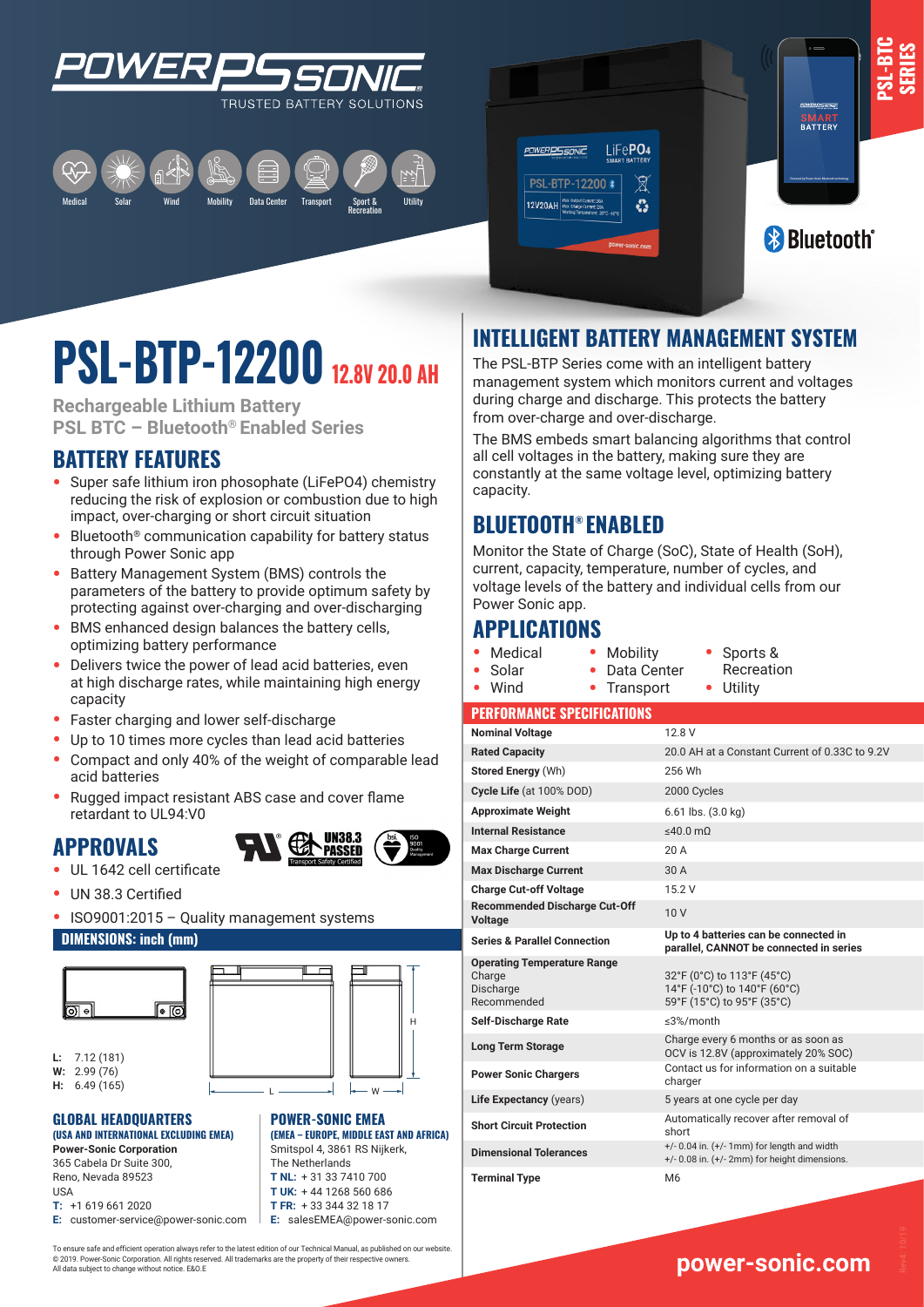

#### **CAPACITY OF LiFeP04 vs. LEAD ACID AT VARIOUS CURRENTS OF DISCHARGE**

*WER* 



TRUSTED BATTERY SOLUTIONS

#### **DISCHARGE VOLTAGE PROFILES AT VARIOUS RATES 25°C AMBIENT TEMPERATURE**



**Capacity (% rated)**

#### **DISCHARGE VOLTAGE PROFILES AT 0.5C DISCHARGE RATE VARIOUS AMBIENT TEMPERATURES**



#### **CYCLE LIFE vs. VARIOUS TEMPERATURE 0.2C CHARGE/0.5C DISCHARGE @ 100% DOD**



#### **CHARGING CHARACTERISTICS (0.2C AMP @ 25°C)**



# **PSL-BTP-12200 12.8V 20.0 AH**

**Rechargeable Lithium Battery PSL BTC – Bluetooth® Enabled Series**

## **BENEFITS OF LITHIUM**

Lithium offers several perormance benefits versus it's sealed lead acid (SLA) equivelant. A lithium battery's capacity is independent from the discharge rate and provides constant power throughout it's discharge. The degredation of a lithium battery at a high temperature is significantly reduced in comparison to SLA.

Lithium has ten times the cycle life as SLA at room temperature. Even at an elevated temperature, lithium still has increased cycle life over SLA at room temperature.

Lastly, Lithium charging follows a similar charging profile as SLA, Constant Current Constant Voltage (CC/CV). However, lithium can be charged faster, without the need for a maintenance float charge.

#### **BMS TECHNICAL SPECIFICATIONS**

| Over-charge                                     |                                                                                             |  |
|-------------------------------------------------|---------------------------------------------------------------------------------------------|--|
| Over-charge protection voltage for each cell    | 3 8 V                                                                                       |  |
| Over-charge release voltage for each cell       | 3.6V                                                                                        |  |
| Over-charge release method                      | Protection releases when all cell<br>voltages drop below the over-charge<br>release voltage |  |
| Over-discharge                                  |                                                                                             |  |
| Over-discharge protection voltage for each cell | 24V                                                                                         |  |
| Over-discharge release voltage for each cell    | 28V                                                                                         |  |
| Over-discharge release method                   | Protection releases upon charging                                                           |  |
| <b>Over current</b>                             |                                                                                             |  |
| Discharge over current protection               | 55-65 A                                                                                     |  |
| Over-current delay time                         | 100-200 mS                                                                                  |  |
| Over current release condition                  | Protection releases upon removing load<br>and charging                                      |  |
| <b>Battery temperature</b>                      |                                                                                             |  |
| Over-temperature protection                     | $65+5^{\circ}$ C                                                                            |  |
| <b>Release temperature</b>                      | $50 \pm 5^{\circ}$ C                                                                        |  |
| <b>Short circuit protection</b>                 |                                                                                             |  |
| <b>Function condition</b>                       | External short circuit                                                                      |  |
| Short circuit delay time                        | $200 \text{ ms}$                                                                            |  |
| <b>Release condition</b>                        | Protection releases upon removing short<br>circuit and charging                             |  |

#### **FURTHER INFORMATION**

Please refer to our website **www.power-sonic.com** or email us at **technical-support@power-sonic.com** for a complete range of useful downloads, such as product catalogs, material safety data sheets (MSDS), ISO certification, etc.